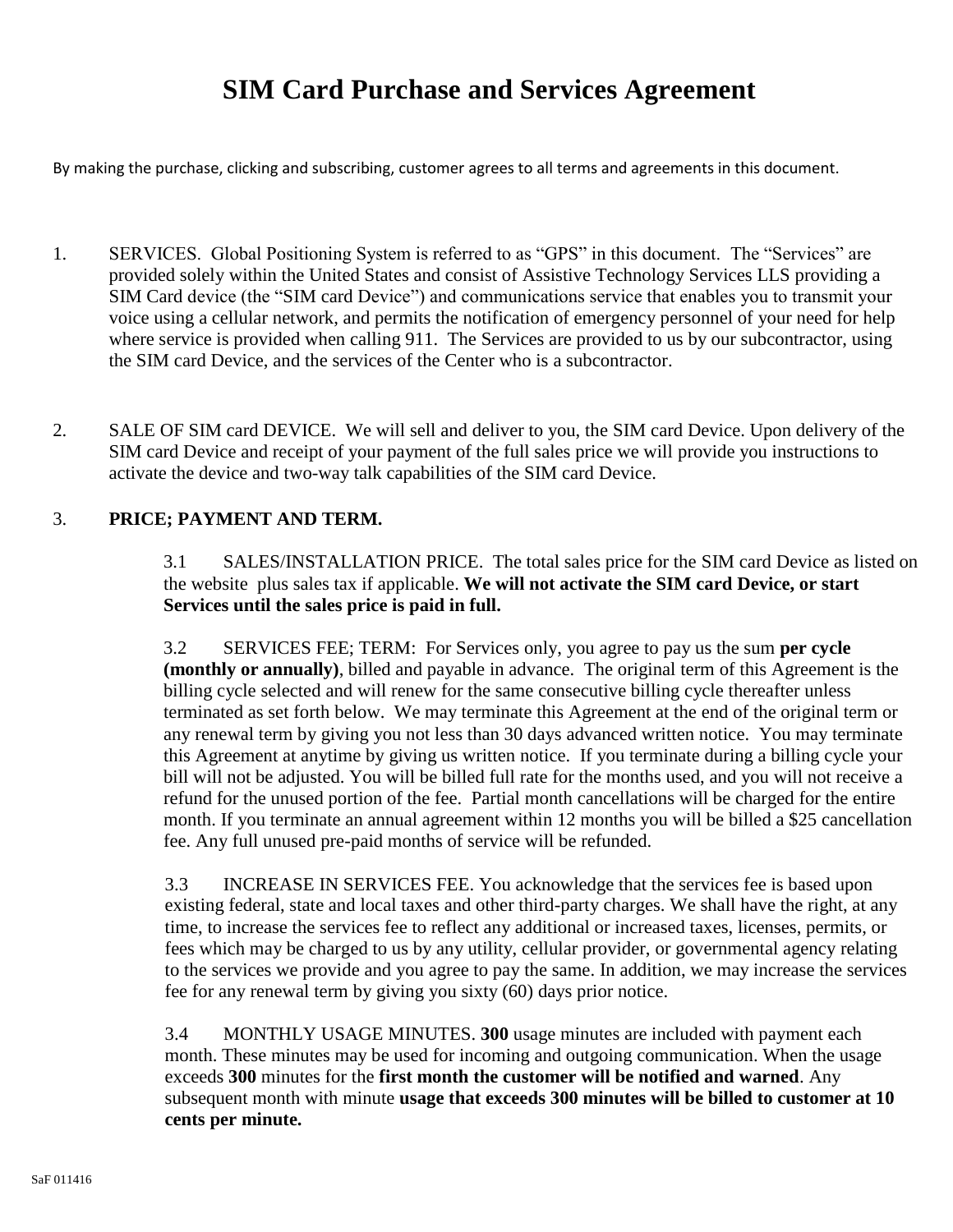# 4. WARRANTY AND LIMITATIONS.

4.1 WARRANTY COVERAGE. For one year from the date of this agreement, we will repair or replace the SIM card Device without charge to you per our repair and replacement policy provided separately. A replacement may be a used or reconditioned SIM card Device.

4.2. CELLULAR TECHNOLOGY. The SIM card Device uses cellular technology to provide two-way talk capabilities. The quality and reliability cellular service is outside our control and that of our subcontractors, so there may be times when two-way talk is unavailable or unreliable.

4.3. GPS TECHNOLOGY. The SIM card device uses GPS technology to provide location information. The availability and accuracy of this location information depends on a number of factors that are also outside our control and that of our subcontractors. The 911 call Center may not have a location for the SIM card Device, or may have one that is incorrect.

4.4 HOW TO GET SERVICE: CALL US AT OUR SUBSCRIBER SERVICES DEPARTMENT AND TELL US WHAT IS WRONG WITH THE SIM card DEVICE. Our repair and replacement service procedures and policies are set forth on Exhibit A, attached hereto and incorporated by reference herein.

4.5 REPAIR OR REPLACEMENT OF THE SIM card DEVICE IS OUR ONLY DUTY UNDER THIS LIMITED WARRANTY. WE MAKE NO OTHER EXPRESS WARRANTY INCLUDING ANY WARRANTY OF MERCHANTABILITY OF THE SIM card DEVICE OR ITS FITNESS FOR ANY SPECIAL PURPOSE. WE CANNOT NOT WARRANT THAT THE SIM card DEVICE OR SERVICES WILL ALWAYS OPERATE. THIS WARRANTY DOES NOT COVER REPAIRS THAT ARE NEEDED BECAUSE OF AN ACCIDENT, DAMAGE, ACTS OF NATURE, YOUR FAILURE TO PROPERLY USE THE SIM card DEVICE, OR IF SOMEONE OTHER THAN US ATTEMPTS TO REPAIR OR CHANGE THE SIM card DEVICE, OR ANY OTHER REASON EXCEPT A DEFECT IN THE EQUIPMENT. WE MAKE NO REPRESENTATION OR WARRANTY AS TO THE PROMPTNESS OF OUR RESPONSE, AND WE HAVE NO CONTROL OVER THE RESPONSE TIME OR CAPABILITY OF ANY AGENCY OR PERSON WHO MAY BE NOTIFIED OF AN EMERGENCY. ALL IMPLIED WARRANTIES ARE LIMITED IN DURATION TO THE TERM OF THIS EXPRESSED LIMITED WARRANTY. **WE ARE NOT LIABLE FOR CONSEQUENTIAL, SPECIAL OR INCIDENTAL DAMAGES.** YOU AGREE THAT THIS IS OUR ONLY WARRANTY AND WE HAVE GIVEN YOU NO OTHER WARRANTY FOR THE SIM card DEVICE.

4.6 STATE LAW: SOME STATES DO NOT ALLOW THE EXCLUSION OR THE LIMITATION OF CONSEQUENTIAL OR INCIDENTAL DAMAGES, OR A LIMITATION ON THE DURATION OF IMPLIED WARRANTIES, SO THE ABOVE LIMITATIONS OR EXCLUSIONS MAY NOT APPLY TO YOU. THE WARRANTY GIVES YOU SPECIFIC LEGAL RIGHTS AND YOU MAY ALSO HAVE OTHER RIGHTS WHICH MAY VARY FROM STATE TO STATE.

5. RECEIPT OF COPY. YOU ACKNOWLEDGE THAT YOU HAVE RECEIVED A COMPLETED COPY OF THIS AGREEMENT, AND COPIES OF THE NOTICE OF CANCELLATION FORM. ALL OF THE TERMS WITHIN THIS DOCUMENT AND ON ALL ATTACHMENTS ARE PART OF THIS AGREEMENT. READ THEM BEFORE YOU PURCHASE.

# **CANCELLATION. YOU, THE SUBSCRIBER, MAY CANCEL THIS AGREEMENT AT ANY TIME.**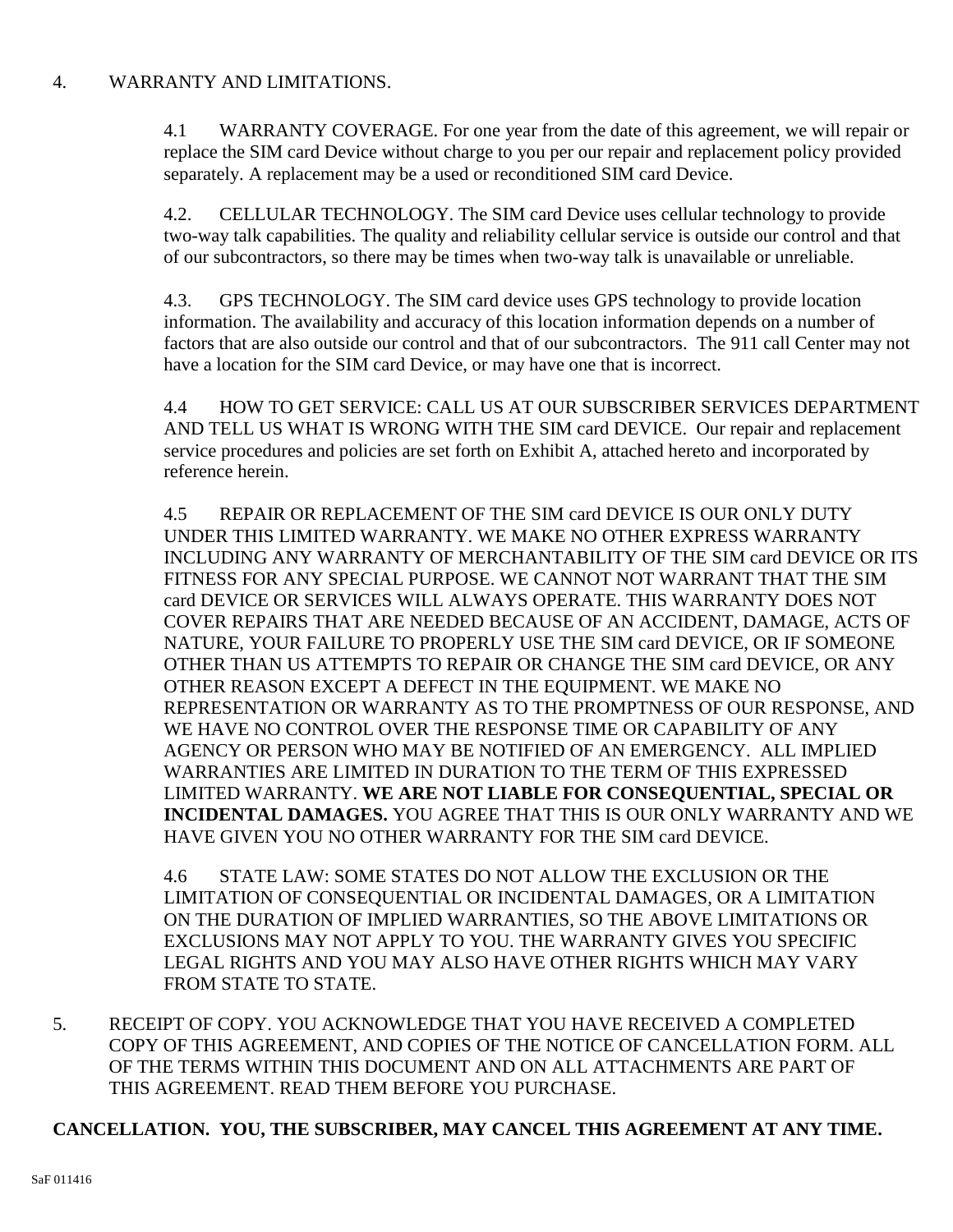## **SEE THE ATTACHED NOTICE OF CANCELLATION FORM FOR AN EXPLANATION OF THIS RIGHT.**

THIS AGREEMENT SHALL NOT BE BINDING UPON DEALER UNTIL EXECUTED BY CUSTOMER SUB SCTIBING OR DEALER BEGINS SERVICE. SUBSCRIBER ACKNOWLEDGES AND AGREES THAT SUBSCRIBER MAY NOT RECEIVE A PRINTED COPY OF THIS AGREEMENT APPROVED BY DEALER'S MANAGER, AND SUCH LACK OF RECEIPT SHALL NOT, IN ANYWAY, INVALIDATE OR OTHERWISE AFFECT THIS AGREEMENT.

#### **IF ANYONE OTHER THAN CLIENT IS THE USER OF THE SYSTEM (THE "USER"), SUCH USER IS A THIRD PARTY BENEFICIARY TO THIS AGREEMENT AND IS BOUND BY ALL OF THE TERMS HEREIN, INCLUDING DEALER'S DISCLAIMER OF WARRANTIES AND LIMITATION OF LIABILITY.**

[REVERSE SIDE]

6. LIMITATION OF LIABILITY. IT IS UNDERSTOOD AND AGREED THAT DEALER, SIM card AND ANY THIRD-PARTY PROVIDERS OR SUBCONTRACTORS ARE NOT INSURERS AND THAT THE AMOUNTS PAID TO DEALER HEREUNDER ARE FOR THE SERVICES PROVIDED BY DEALER AND SIM card AND NOT FOR THE VALUE OF ANY PROPERTY, OR ANY PROPERTY DAMAGE OR LOSS, OR THE COST OF ANY PERSONAL INJURY. IN THE EVENT OF ANY LOSS, DAMAGE OR INJURY TO ANY PERSON OR PROPERTY SUBSCRIBER WAIVES ALL RIGHTS OF SUBROGATION OR ANY OTHER RIGHT OF RECOVERY AGAINST DEALER, SIM card AND ANY THIRD- PARTY PROVIDERS OR SUBCONTRACTORS THAT ANY INSURER OR OTHER PERSON MAY HAVE AS A RESULT OF PAYING ANY CLAIM FOR ANY LOSS OR INJURY TO ANY OTHER PERSON.

IN ADDITION, SUBSCRIBER AGREES THAT IT SHALL NOT BRING ANY CLAIM OR ACTION AGAINST ANY THIRD-PARTY PROVIDER OR SUBCONTRACTOR ARISING FROM SUBSCRIBER'S USE OF THE SIM card DEVICE AND SERVICES. FOR PURPOSES OF THIS AGREEMENT, "THIRD-PARTY PROVIDERS" MEANS ANY PERSON OR COMPANY THAT SUPPORTS OR MAINTAINS THE Cellular SERVICE, AND INCLUDES, BUT IS NOT LIMITED TO, CELLULAR NETWORK OR OTHER WIRELESS CARRIERS AND MAPPING DATA PROVIDERS.

**EXCEPT SPECIFICALLY SET FORTH HEREIN, SIM card SOFTWARE AND ALL SERVICES ARE PROVIDED BY DEALER AND SIM card "AS-IS" AND "WHERE IS." DEALER AND SIM card SPECIFICALLY DISCLAIMS ALL OTHER WARRANTIES, EXPRESSED OR IMPLIED, INCLUDING BUT NOT LIMITED TO WARRANTIES OF MERCHANTABILITY, ACCURACY AND FITNESS FOR A PARTICULAR PURPOSE AS TO THE SIM card DEVICE, THE SIM card SOFTWARE AND SERVICES PROVIDED UNDER THIS AGREEMENT. WITHOUT LIMITING THE FOREGOING, DEALER, SIM card AND ANY THIRD- PARTY PROVIDERS OR SUBCONTRACTORS DO NOT WARRANT THAT THE SERVICES OR ITS OPERATION WILL BE ACCURATE, RELIABLE, UNINTERRUPTED, OR ERROR-FREE. SUBSCRIBER ACKNOWLEDGES THAT THE SERVICES ARE SUPPORTED BY CELLULAR NETWORK, GPS SATELLITES AND OVER LOCAL EXCHANGE, INTER-EXCHANGE AND INTERNET BACKBONE CARRIER LINES AND THROUGH ROUTERS, SWITCHES AND BY CELLULAR NETWORK CARRIERS UTILITIES, SATELLITE COMPANIES COMMUNICATIONS COMPANIES, INTERNET SERVICES PROVIDERS AND OTHER THIRD PARTIES, ALL OF WHICH ARE BEYOND DEALER'S, SIM card AND ANY THIRD- PARTY PROVIDER'S OR SUBCONTRACTOR'S CONTROL AND SUBSCRIBER SHALL NOT BE ENTITLED TO RECEIVE ANY SERVICES FEE CREDITS OR REFUNDS FOR SERVICES OUTAGES OR INTERRUPTIONS**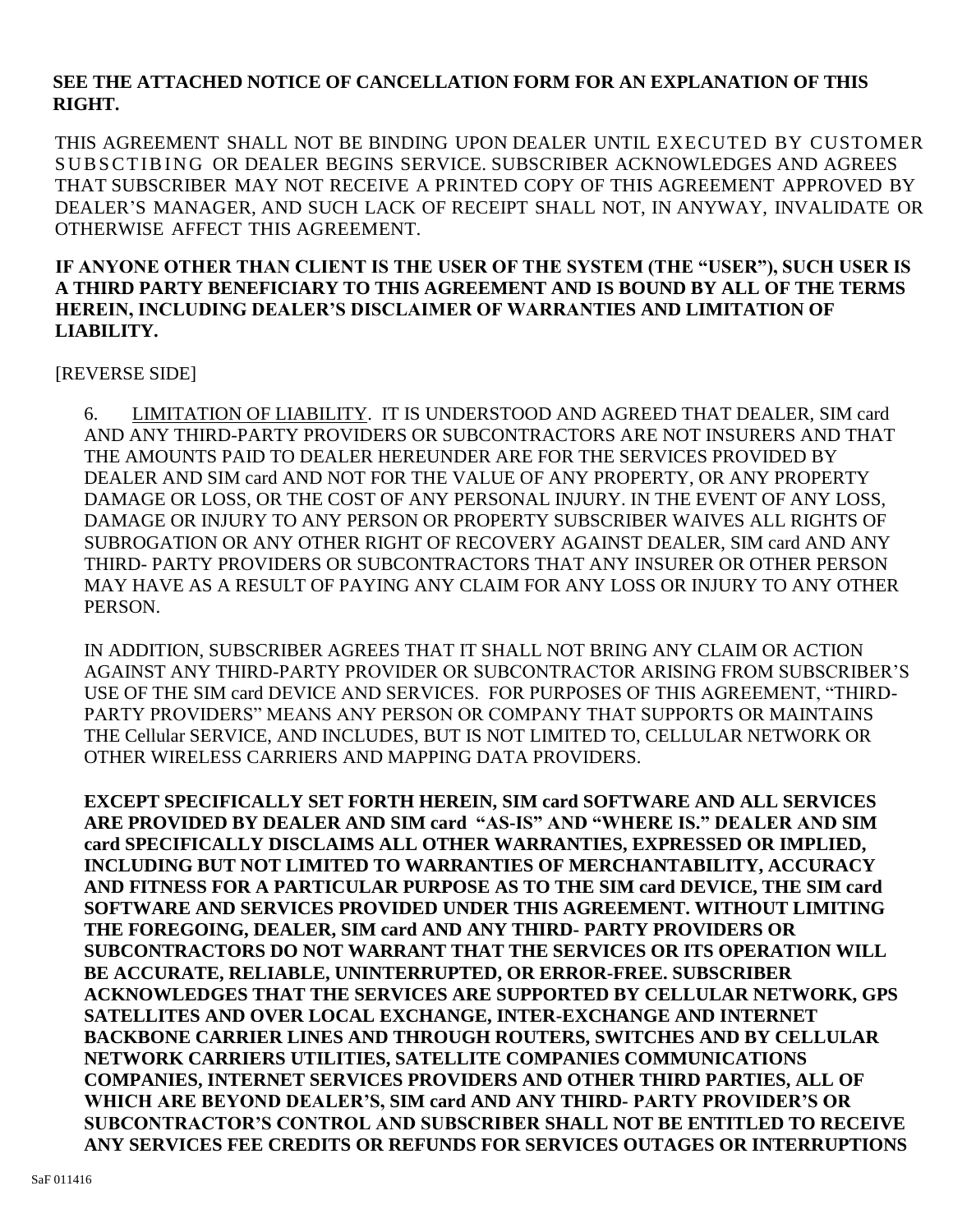## **BEYOND DEALER'S, SIM card AND ANY THIRD- PARTY PROVIDER'S OR SUBCONTRACTOR'S SOLE AND EXCLUSIVE CONTROL. SUBSCRIBER ACCEPTS ALL RISK ARISING OUT OF OR RELATING TO THE DELAY, FAILURE, INTERRUPTION, OR CORRUPTION OF THE SERVICE.**

UNDER NO CIRCUMSTANCES, OTHER THAN THE WILLFUL MISCONDUCT OF DEALER, SIM card AND ANY THIRD- PARTY PROVIDERS OR SUBCONTRACTORS, WILL DEALER, SIM card AND ANY THIRD- PARTY PROVIDERS OR SUBCONTRACTORS OR ANYONE ELSE INVOLVED IN ADMINISTERING, MAINTAINING OR PROVIDING THE SERVICES BE LIABLE FOR ANY INDIRECT, INCIDENTAL, PUNITIVE, SPECIAL OR CONSEQUENTIAL DAMAGES THAT RESULT FROM THE USE OF OR INABILITY TO USE THE SERVICES, INCLUDING BUT NOT LIMITED TO, PERSONAL INJURY, DEATH, LOSS OF REVENUE OR LOSS PROFITS OMISSIONS, SERVICES INTERRUPTIONS, SERVER DOWNTIME, ERRORS, DEFECTS, VIRUSES, DELAYS IN OPERATION OR TRANSMISSION, FAILURE OF PERFORMANCE OF THE SERVICE, EVEN IF DEALER, SIM card AND ANY THIRD- PARTY PROVIDERS OR SUBCONTRACTORS HAS BEEN ADVISED OF THE POSSIBILITY OF SUCH DAMAGES.

YOU AGREE THAT EVEN IF A COURT DECIDES THAT DEALER'S, SIM card AND ANY THIRD-PARTY PROVIDER'S OR SUBCONTRACTOR'S BREACH OF THIS AGREEMENT, OR DEALER'S, SIM card AND ANY THIRD- PARTY PROVIDER'S OR SUBCONTRACTOR'S NEGLIGENCE, OR GROSS NEGLIGENCE, CAUSED ANY TYPE OF DAMAGES, INCLUDING BUT NOT LIMITED TO ANY ISSUES RELATING TO SYSTEM DESIGN, OPERATION, PROGRAMMING, TESTING, REPAIR, SERVICE, MAINTENANCE, CELLULAR NETWORK AVAILABILITY, SPEED OR ACCURACY OF TRANSMITTED INFORMATION OR DATA, OR THAT ANY OTHER SERVICES PROVIDED BY DEALER OR SIM card ALLOWED AND OR CAUSED ANY HARM OR DAMAGE (WHETHER PROPERTY DAMAGE, PERSONAL INJURY OR DEATH) TO OCCUR TO YOU OR ANYONE ELSE, YOU AGREE THAT DEALER'S, SIM card AND ANY THIRD-PARTY PROVIDER'S OR SUBCONTRACTOR'S AGGREGATE AND COLLECTIVE LIABILITY SHALL BE LIMITED TO \$100.00 (THE COST OF THE EQUIPMENT) AND THIS SHALL BE YOUR ONLY REMEDY REGARDLESS OF WHAT LEGAL THEORY (INCLUDING WITHOUT LIMITATION, NEGLIGENCE, GROSS NEGLIGENCE, BREACH OF CONTRACT, BREACH OF WARRANTY FAILURE TO WARN, OR PRODUCT LIABILITY) IS USED TO ALLEGE AND OR DETERMINE THAT DEALER, SIM card AND ANY THIRD- PARTY PROVIDERS OR SUBCONTRACTORS WERE LIABLE FOR THE INJURY OR LOSS.

- 7. INDEMNIFICATION. IF ANYONE OTHER THAN YOU (INCLUDING ANYONE WHO MAY USE THE SIM card DEVICE AND ACTIVATE SERVICES), ASKS US TO PAY FOR ANY HARM OR DAMAGES (INCLUDING PROPERTY DAMAGE, PERSONAL INJURY OR DEATH, OR INVASION OF PRIVACY OR ANY SIMILAR TORT) CONNECTED WITH OR RESULTING FROM (i) DEALER'S BREACH OF THIS AGREEMENT OR A FAILURE OF THE SERVICES, (ii) OUR NEGLIGENCE, (iii) ANY OTHER IMPROPER OR CARELESS ACTIVITY OF OURS IN PROVIDING THE SIM card DEVICE OR SERVICES, OR (iv) A CLAIM FOR INDEMNIFICATION OR CONTRIBUTION, YOU WILL PAY US (A) ANY AMOUNT WHICH A COURT ORDERS US TO PAY OR WHICH WE REASONABLY AGREE TO PAY, AND (B) THE AMOUNT OF OUR REASONABLE ATTORNEYS' FEES AND ANY OTHER LOSSES OR COSTS THAT WE MAY PAY IN CONNECTION WITH THE HARM OR DAMAGES.
- 8. SUBSCRIBER'S DUTIES. You will instruct all other persons who may use the SIM card System and Services on their proper use, including any User if different than you. Upon activation of the SIM card System, you or the user will test the System and send test signals on a monthly basis. If the Receiver does not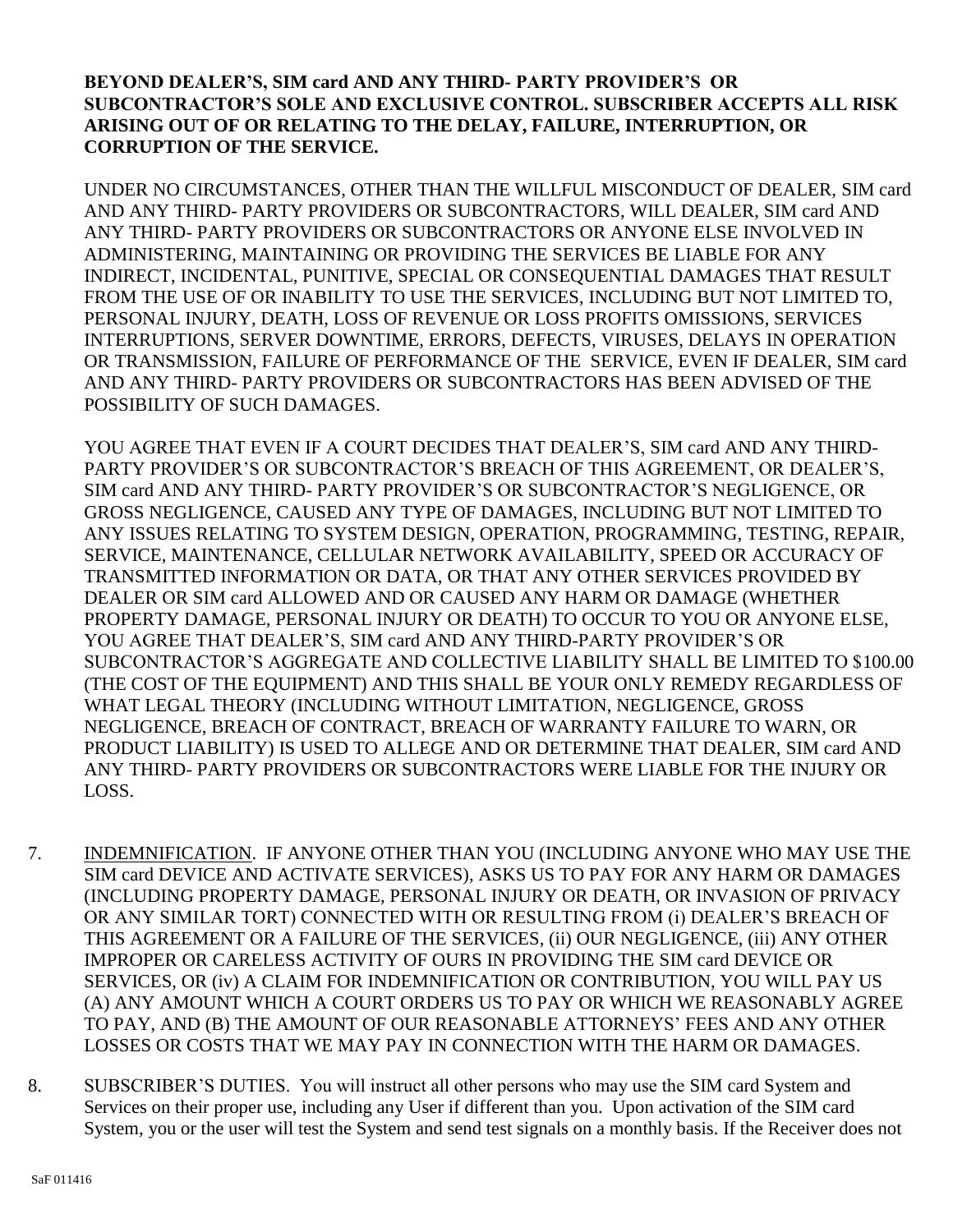respond to the test signal, you should call the Receiver and confirm the status of the test. You will use the SIM card website to provide your response information, and will use the SIM card website to notify us of any changes in your account. You agree that we may disclose the information you post to the SIM card website to any governmental agency having jurisdiction over the use and operation of the System

You acknowledge and agree that all monitoring software, computer codes and monitoring information remain SIM card the Center's or our sole and exclusive property as the case may be. You appoint us as your agent to communicate with the SIM card and the Center.

You agree that you will, at your sole expense, obtain and keep in effect during the entire term of this Agreement, all licenses and similar governmental requirements that may be required for the installation, operation and use of the SIM card Devices and Services.

- 9. SUSPENSION OR CANCELLATION OF THIS AGREEMENT. You understand that we may stop or suspend Services if: (i) strikes, severe weather, earthquakes other Acts of God, or other such events beyond our control affect the operation of the cellular network, a global positioning satellite or the Center, or your connection to the Center that continuing service would be impractical; (ii) there is an interruption or unavailability of the cellular network including transmission facilities; (iii) you do not pay the service charge due to us, after we have given you ten days notice that we are canceling service because of non-payment; (iv) we are unable to provide service because of some action or ruling by any governmental authority; and/or (v) you become a debtor in a bankruptcy proceeding. If Services are suspended because you have failed to pay the charges set forth herein, and you ask us to reactivate the Services, you will pay in advance our then prevailing re-activation fee.
- 10. TERMINATION, DEFAULT. **If you fail to make any payment when due we may discontinue Services**. In addition; we may impose a monthly late fee on all payments more than 5 days past due in an amount equal to **\$40.00 until paid**, or the maximum amount permitted by state law whichever is less.
- 11. ASSIGNEES AND SUBCONTRACTORS. We may transfer or assign this Agreement to any other service provider, financial institution or other entity. Upon an assignment to another service provider, Dealer will be relieved of any further obligations hereunder. You may not transfer this Agreement to someone else unless we approve the transfer in writing. We may use subcontractors, sub-subcontractors and third-party providers, including SIM card and the Center to provide Services. This Agreement, and particularly Sections 6 and 7 shall apply to the work and services they provide, and shall apply to them and protect our assignees, subcontractors, sub-subcontractors and third-party providers in the same manner as it applies to and protects us.
- 12. LIMITATION ON LAWSUITS; VENUE; WAIVER OF JURY TRAIL. Both Dealer and Subscriber agree that, to the extent permitted by law, no lawsuit or any other legal proceeding connected with this Agreement shall be brought or filed more than one (1) year after the incident giving rise to the claim occurred. Each party hereby irrevocably agrees that any suit, action or other legal proceeding ("suit") arising out of or from, in connection with or as a result of this agreement shall be brought exclusively in the state courts of record or the courts of the United States located in the district or county where Dealer's principal place of business is located. Each party consents to the exclusive jurisdiction and venue of each such court in any such suit and waives any objection that it may have to jurisdiction or venue of any such suit. UNLESS PROHIBITED BY LAW, ANY LAWSUIT BROUGHT BY EITHER PARTY WITH RESPECT TO THIS AGREEMENT SHALL NOT BE HEARD BEFORE A JURY. BOTH PARTIES HEREBY WAIVE ANY RIGHT TO A JURY TRIAL.
- 13. INFORMATION AND PRIVACY. You understand and agree that in conjunction with employee training, quality control and the provision of services, we may monitor and/or electronically record cellular